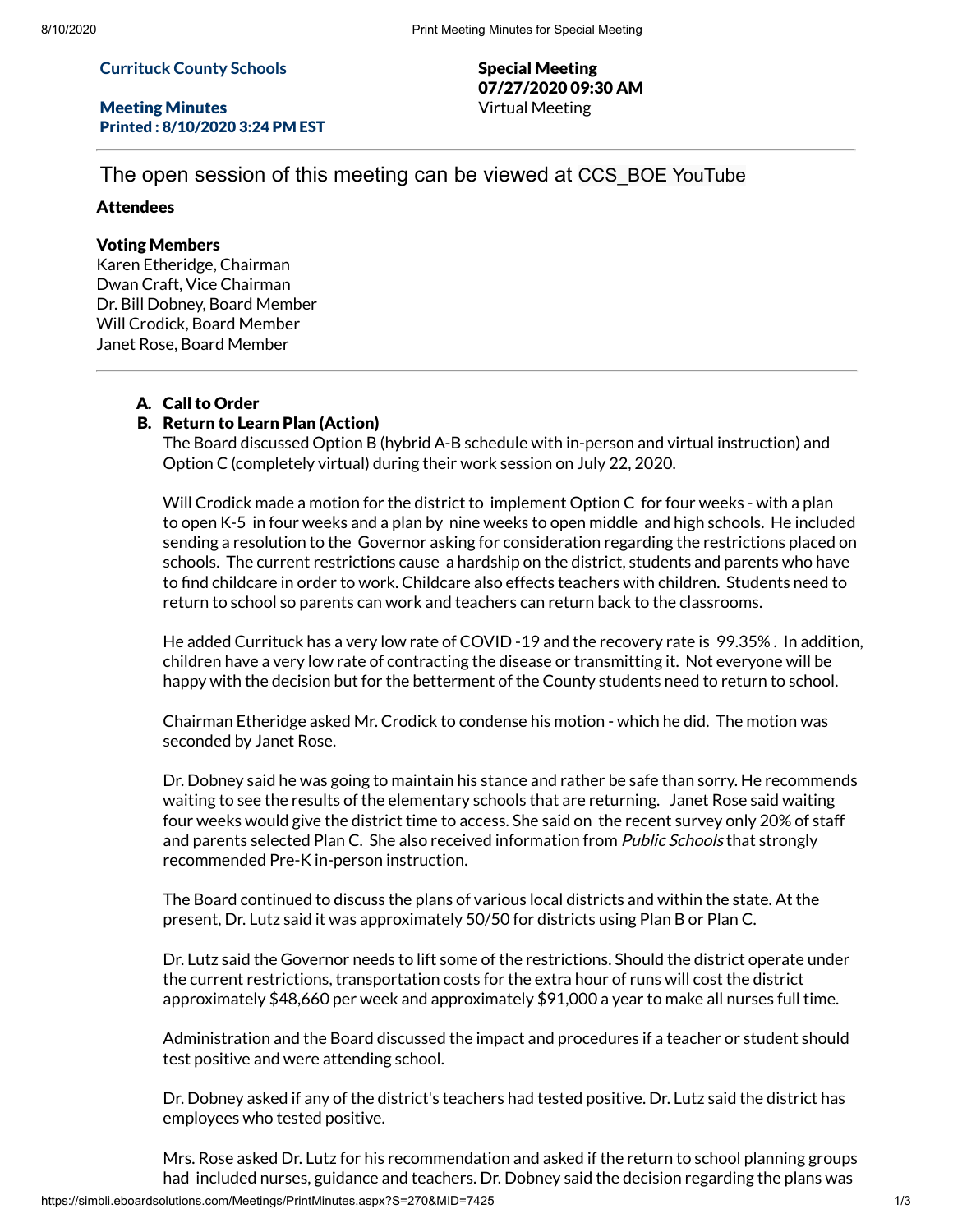the ultimately the Boards. Dr. Lutz said he did not mind giving his opinion. He went on to say that after reviewing the options provided by the state and giving the circumstance of implementing Plan B while still required to offer student services under Plan C - he recommended Plan C. Dr. Lutz said implementing both at the same time would be very difficult ,but he also understands the urgency of getting students back to school. The return to school planning groups did contain nurses and teachers.

Mr. Crodick said he understands the difficulty in rolling out a plan with all of the restriction and that the resolution would help. He hopes that some of the restrictions could be lifted by the Governor in addition to the resolution. He said the district should not be compared to larger districts and areas with a lot of cases of COVID -19.

Chairman Etheridge said in addition to safety there is also the fiscal responsibility. She said it does not come down to the mighty dollar but it's a combination of the two. She said Plan C will give the district time to plan. She said that many of the restrictions with attending school will be very difficult for students.

The Board discussed the added transportation costs and if it would be lower with only K-5 being transported. Dr. Lutz would provide the additional data later. Mr. Crodick said he had studied many recommendations and there was a lot of interpretations and misinformation out there. Mr. Crodick motioned to amend the current motion to implement Option C for four weeks, with returning K-5 and by nine weeks, if restrictions are lessened and the district has the ability, middle and high schools return. This along with the resolution and he added forming a staff committee for additional input and guidance on implementation of the plans. Janet Rose asked that the committee include school nurses and counselors. The motion was seconded by Janet Rose.

Dr. Dobney said he was concerned with the staff that currently have COVID and or either high-risk or have family members that are high-risk. The Board again discussed the impact and issues with a staff member testing positive with COVID. With that, Chairman Etheridge recommended implementing Plan C and to reassess after 9 weeks. Mrs. Rose she too is concerned and would like to give staff and parents a choice. She said everything she has heard, the virus is not going away. Chairman Etheridge said the district must follow the Governors' orders. Mrs. Craft said it would only take one child or one teacher to shut things down. Mrs. Rose said there are other things that are harmful to children. Mr. Crodick said that one child is too many, but the nation has lost 30 children and K-5 should be returning to school.

Dr. Dobney inquired about endangering high-risk staff. Mr. Crodick said that the district would not use high-risk staff but either restructure or use substitutes. Mr. Crodick stated the COVID recovery rate of 99.35%. Mrs. Rose asked if it was possibly that the district could change course if the restrictions were lessened and if things got worse. Mrs. Craft said it was her understanding that Administration would continue to evaluate returning students as the district was in the remote learning mode during the first nine weeks. Interim Superintendent, Matt Lutz replied absolutely and the schools would reopen as soon as things returned to as normal as possible. Again he expressed his concern with the district trying to perform Plan B and Plan C at the same time. Dr. Lutz said he wanted to make sure the district provided the best services under the current circumstances.

Mrs. Rose asked if the four weeks would allow enough time and to learn from other districts who are reopening. Dr. Lutz said some districts only have one elementary versus the district's six elementary schools and some district's had pulled back due to the logistics. He was not in favor of coordinating a modified Plan A and Plan B schedule with 50% capacity across six buildings in four weeks. Mrs. Craft added that Plan A was not currently an option.

Mrs. Rose asked if the district could conduct a parent survey concerning the current plan. Chairman Etheridge said that most parents are going to want their children back in school but she did not believe the parents understood what was involved. She understands it effects the parent's